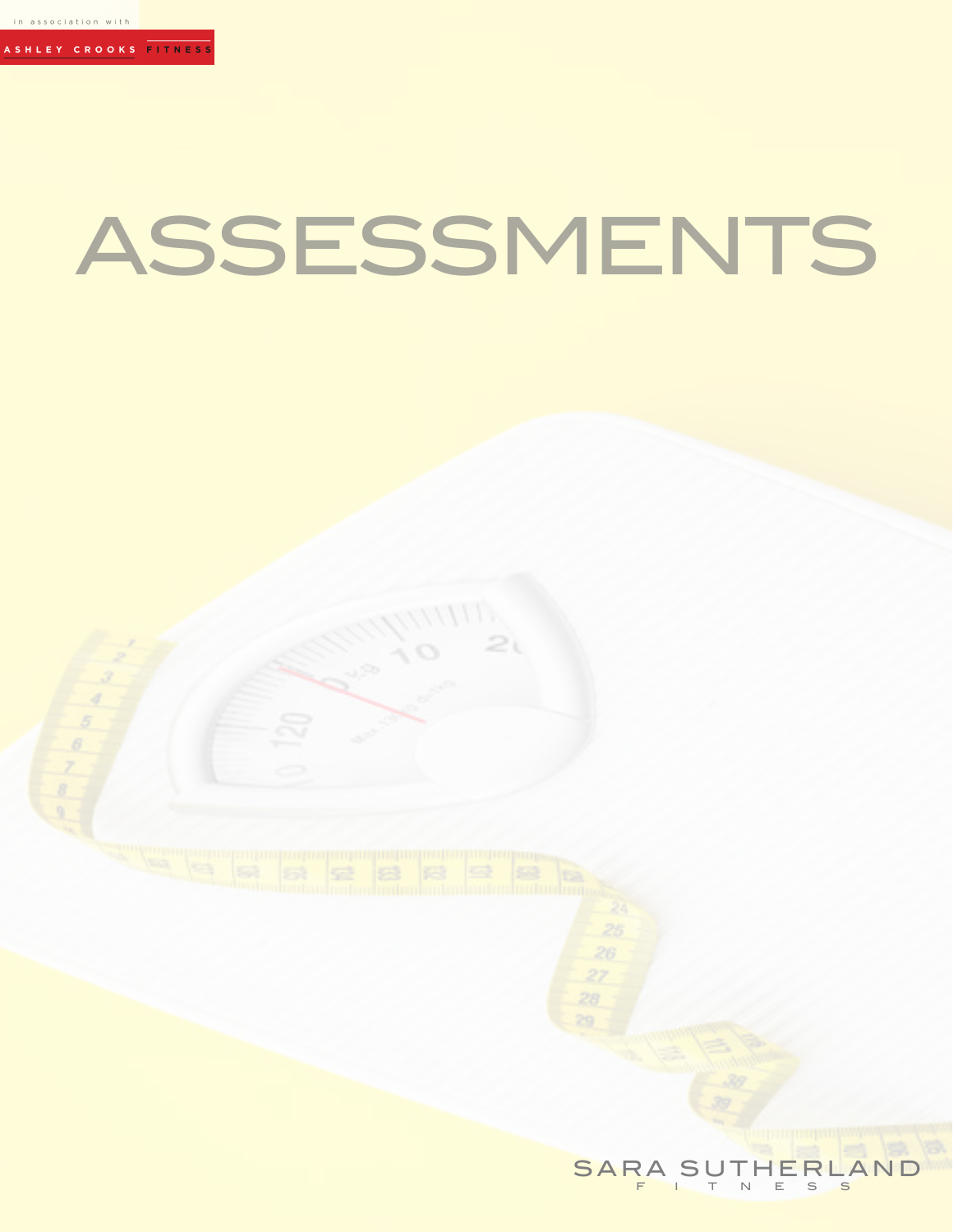

As part of your journey, you will need to assess progress

Whether this is from tracking your sessions, tracking your calorie intake or assessing body composition changes regularly.

As discussed in the nutrition overview, at the end of each Phase we want to make sure that you have plateaued with your fat loss progress before moving to the next phase.

Assessments are a key component, without these, progress is based on guesswork.

# **Assessment Tools**

Detailed below are some of the key assessment tools you will use on a weekly basis.

- **+** Photographs
- **+** Weight
- **+** Tape measurements
- **+** Skin fold readings

### **Photographs**

When taking weekly photographs:

- **+** Stand in the same spot
- **+** Wear the same clothes (we recommend underwear OR sports bra/hotpants)
- **+** Under the same lighting
- **+** First thing in the morning
- **+** Take front, side and back profiles
- **+** No selfies, if possible have somebody take full length shots

We can also group 'clothing' under this, or dress size. To measure or assess progress via photographs or clothes may take 4-6 weeks before visible change can be noticed.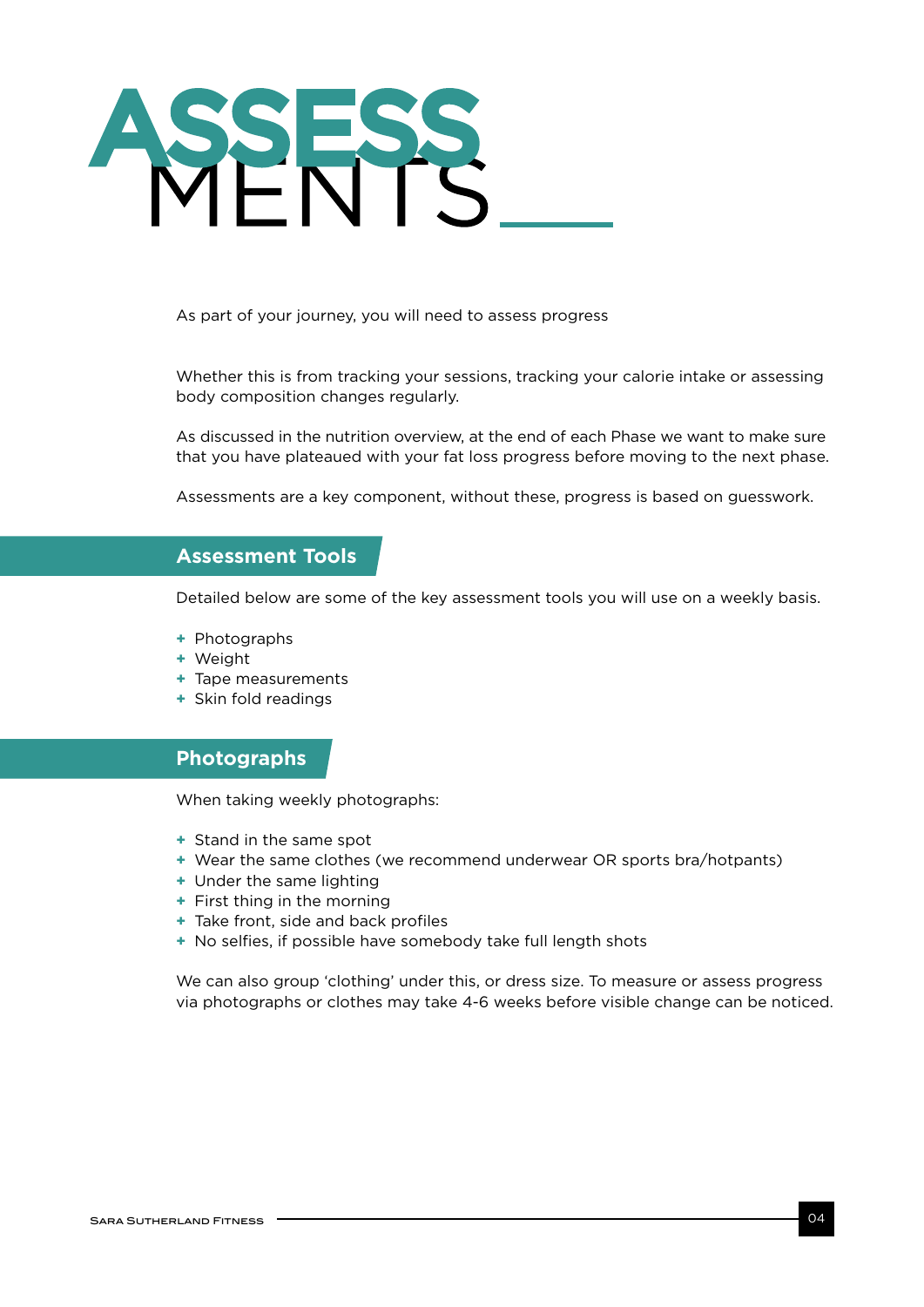# **Weight**

By no means is weight a gold standard of measurement, it can be anything but. Key points when measuring body weight:

- **+** Weigh first thing in the morning.
- **+** Have an empty stomach, do not eat before.
- **+** If possible, go to the toilet first.
- **+** Don't wear any clothes.

Weighing yourself at any of other time of the day will cause fluctuations. You will weigh heavier at night, perhaps even as much as 5-7lbs, this is normal. Just remember you've had an entire days food and water intake.

Be prepared for daily fluctuations, for even better accuracy, we suggest following the above protocol each morning and taking an average across the week.



#### **Tape Measurements**

**Waist** Measure directly around the belly button for an accurate guideline **Hips** Measure directly around the widest part of your glutes

For accuracy, tape measures must be taken in the same spot each time, also down the same side of your physique. If you measure your left side initially, then this needs to stay consistent throughout your assessments.

Also, have the same person each week do your assessments to eradicate any further errors.

Tape measures must also be done first thing in the morning for improved accuracy.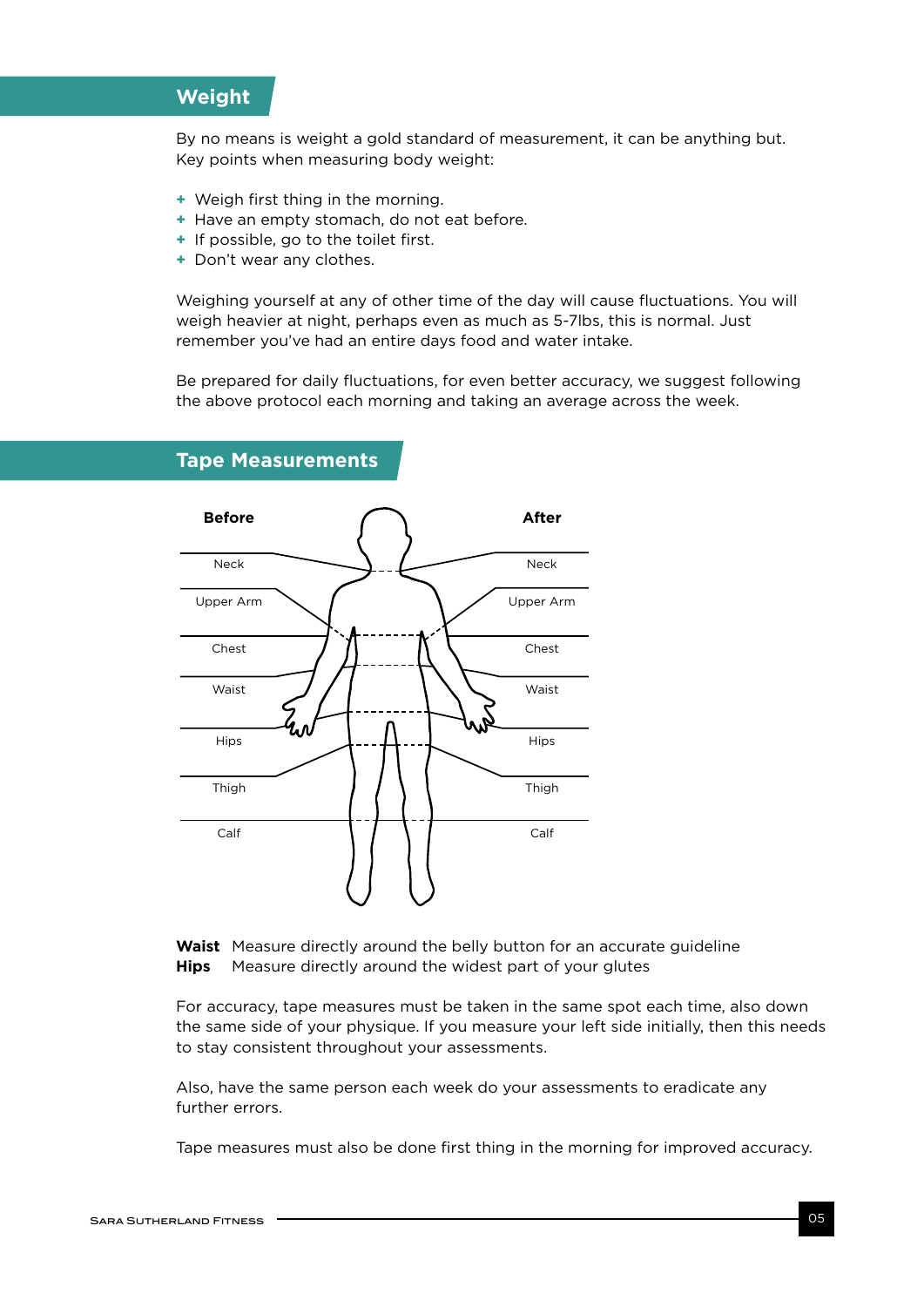# **Skinfold Measurements**



Skin folds are a highly useful assessment tool, and must be done by somebody competent for accuracy.

Ask in your local gym facility for a coach or personal trainer who may provide this service.

Skin folds are extremely useful to see exactly where you are losing body fat from. Skin folds are extremely useful to see exactly where you are losing body fat fron<br>Be prepared for some weeks when body weight may not change. This does not necessarily mean that you have made zero progress, more on that to follow.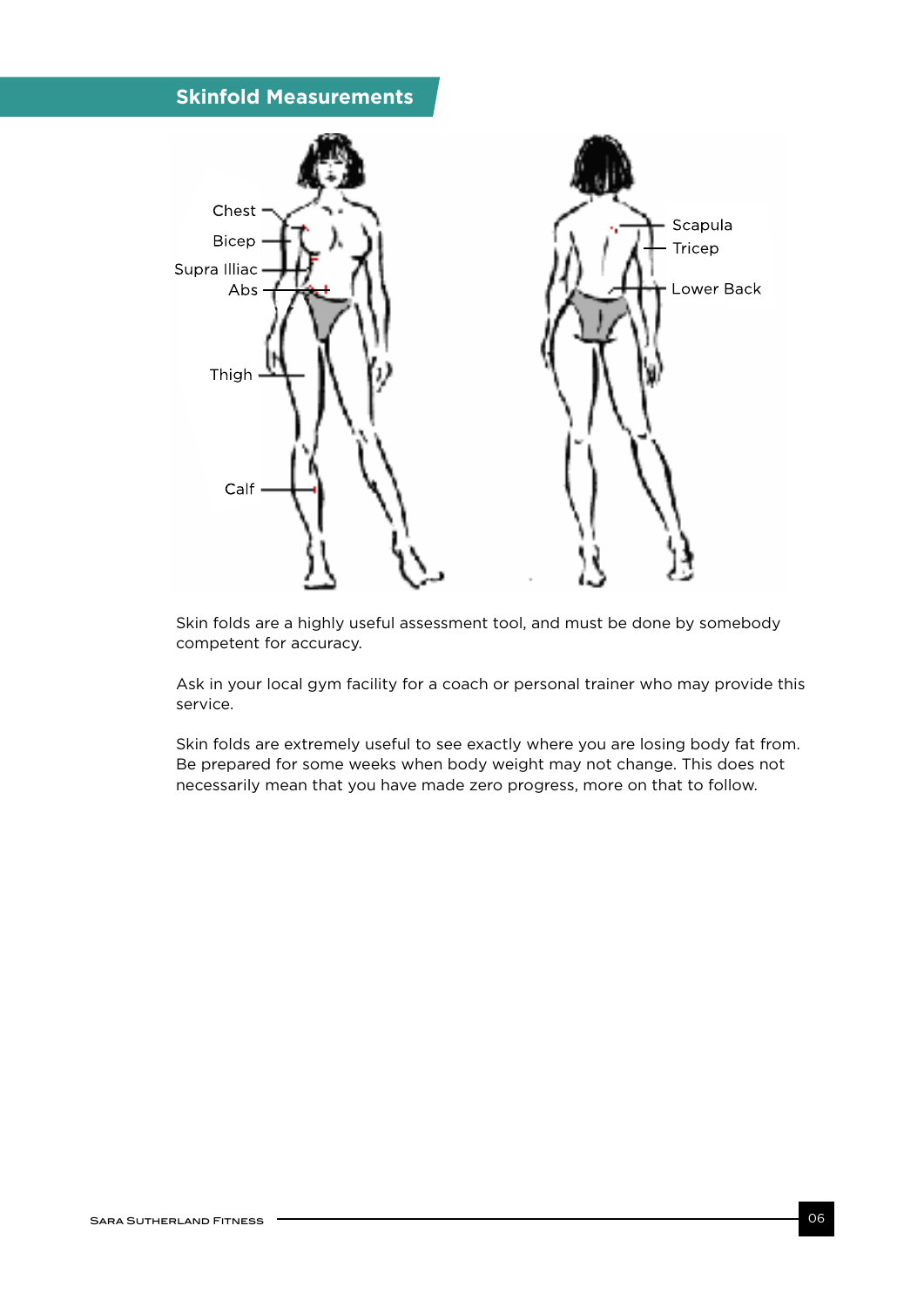# Which **assessment tools** should I use?

+ how much progress should I see?



# **35%+** *Females at 30%+*

If you fall into the above category, then we recommend you use weight, tape measurements and photos as your key assessment tools. We don't recommend skin folds at this stage.

We do expect weight to be a good indicator of progress, this may not always be linear, ie you may not lose weight every week, or you may lose varying amounts per week, but over a period of weeks, you should see a decline on the scales.

It is key to always use more than one assessment tool. Do not always rely on weight as your go to assessment. It is common to not drop any weight on the scales, however, key tape measurement sites such as waist or hips may be reduced from the previous week. That is a clear sign that fat loss has occurred.

#### **35%>**

Its not uncommon for a typical size 8-10 female to have a body fat % upwards to 30%. Remember % is relative to your body weight.

You may be a newbie to training and resistance, and in this case you may have a low lean body mass. In this case, skin folds are a key assessment tool.

Weight may not even budge for you, eg 125lb female @ 28%

Your focus is on reducing your body fat, not so much your weight. As muscle mass increases over a period of time, this will reflect on the scale.

Skin folds must be taken on a weekly basis if this is the case. If weight remains the same, and skin folds drop then this is a positive assessment.

In the past, from experience with working with over 1,000 females, weight **MAY EVEN INCREASE** and skin folds can still drop. This is 100% fine and do not be alarmed if this happens. Embrace your new found muscle.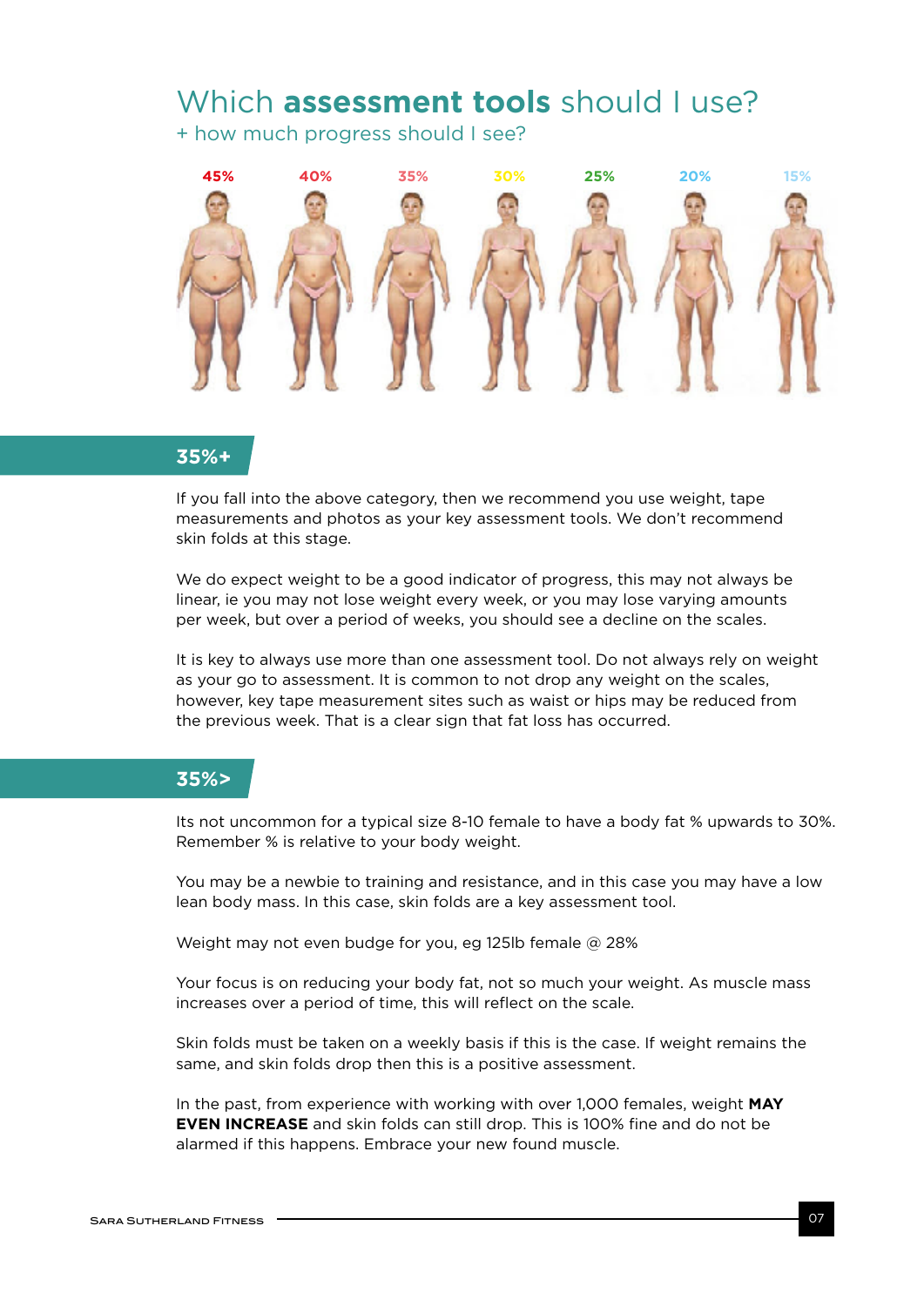## **When not to assess?**

When is it a good idea not to assess?

**+** You've had a 'night off' or a social event where you've over-indulged

You can expect to be a little heavier than normal the next morning if you've had a night of over indulging. Leave assessments for 1-2 days until you are back on track.

**+** Its 'that time of the month'

Many females don't reali<sub>z</sub>e this, but your cycle time will have a huge effect on your assessments that week.

If you do wish to assess, then be prepared to see increases across the board. Weight will go up, perhaps even by 7lbs, tape measurements will increase around your waist and hips, and skin folds will rocket around these areas also.

If you can deal with the increases, then assess and bare in mind the situation.

All will return to normal in a few days.

On a side note, your week in the gym that week will be poor, you may notice strength decreases, you will also have cravings for all things sweet. If needs be, reduce your fat intake per day and increase carbohydrate intake to compensate for some chocolate.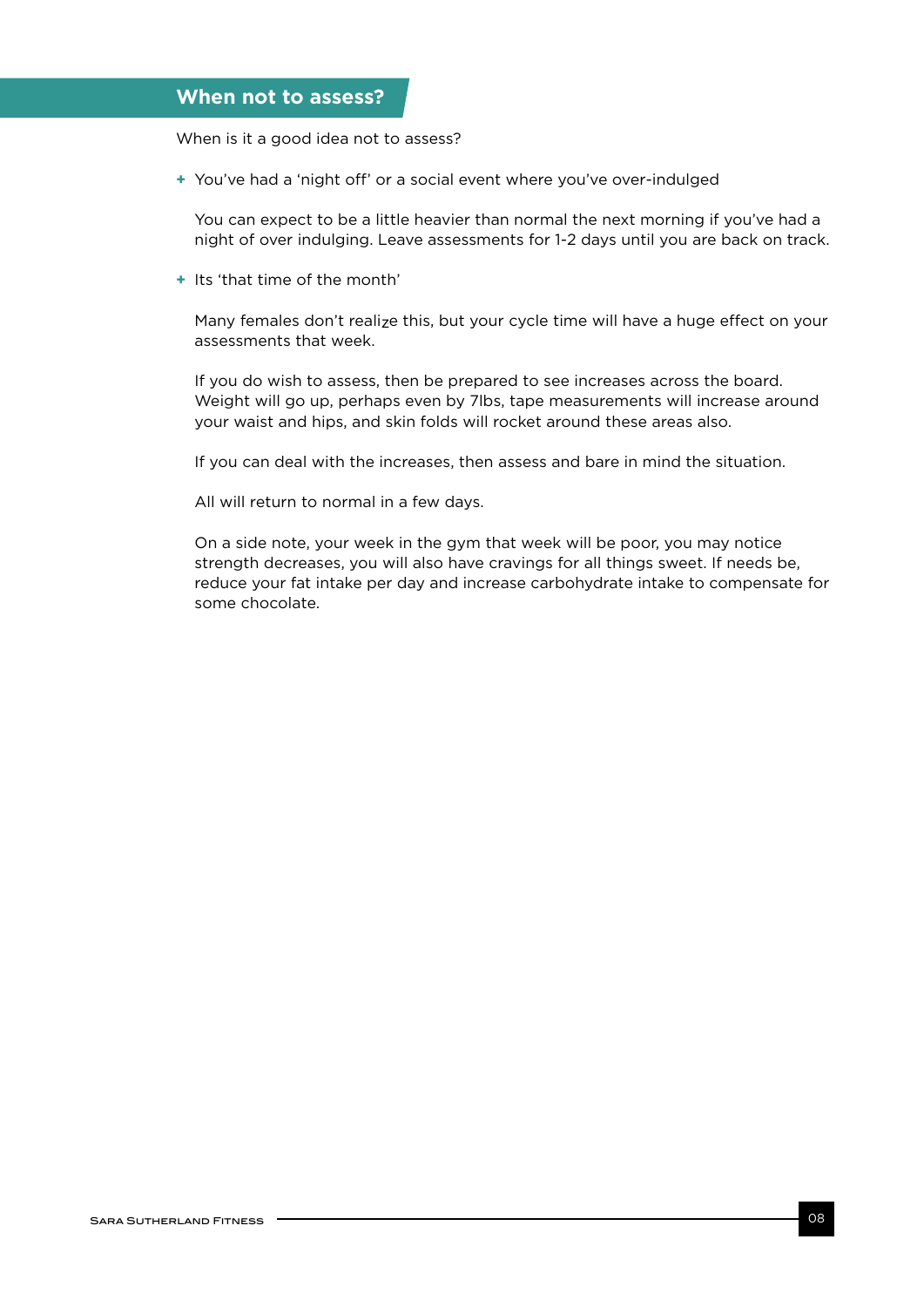ASSESSMENT PROGRESS CHART ASSESSMENT **PROGRESS** CHART

| <b>Measurements</b>       | Week <sub>1</sub> | Week <sub>2</sub> | Week 3 | Week 4 | Week 5 | Week 6 | Week 7 | Week 8 | Week <sub>9</sub> | Week 10 | Week <sub>11</sub> | Week 12 |
|---------------------------|-------------------|-------------------|--------|--------|--------|--------|--------|--------|-------------------|---------|--------------------|---------|
| Weight (lbs)              |                   |                   |        |        |        |        |        |        |                   |         |                    |         |
| Chest (cm)                |                   |                   |        |        |        |        |        |        |                   |         |                    |         |
| <b>Biceps (cm)</b>        |                   |                   |        |        |        |        |        |        |                   |         |                    |         |
| Waist (cm)                |                   |                   |        |        |        |        |        |        |                   |         |                    |         |
| Hips (cm)                 |                   |                   |        |        |        |        |        |        |                   |         |                    |         |
| Thighs (cm)               |                   |                   |        |        |        |        |        |        |                   |         |                    |         |
| Calf (cm)                 |                   |                   |        |        |        |        |        |        |                   |         |                    |         |
| <b>Caliper Sites (mm)</b> | Week <sub>1</sub> | Week <sub>2</sub> | Week 3 | Week 4 | Week 5 | Week 6 | Week 7 | Week 8 | Week <sub>9</sub> | Week 10 | Week <sub>11</sub> | Week 12 |
| Bicep                     |                   |                   |        |        |        |        |        |        |                   |         |                    |         |
| Tricep                    |                   |                   |        |        |        |        |        |        |                   |         |                    |         |
| Chest                     |                   |                   |        |        |        |        |        |        |                   |         |                    |         |
| Abdominals                |                   |                   |        |        |        |        |        |        |                   |         |                    |         |
| Supra Illiac              |                   |                   |        |        |        |        |        |        |                   |         |                    |         |
| Scapula                   |                   |                   |        |        |        |        |        |        |                   |         |                    |         |
| Kidney                    |                   |                   |        |        |        |        |        |        |                   |         |                    |         |
| Quads                     |                   |                   |        |        |        |        |        |        |                   |         |                    |         |
| Calf                      |                   |                   |        |        |        |        |        |        |                   |         |                    |         |